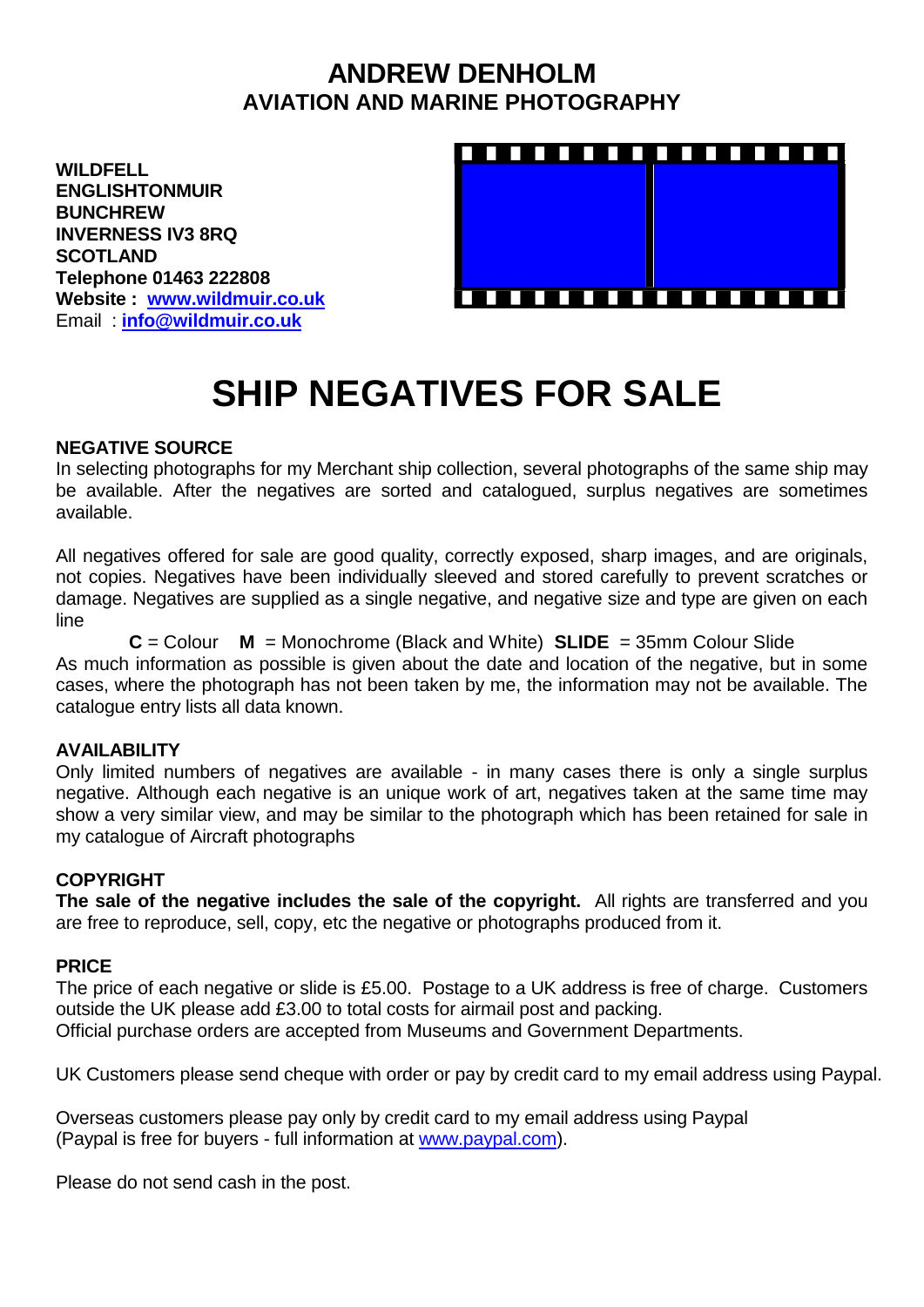All items in this list are photo NEGATIVES, but for clarity samples are shown here as a positive image. All negatives are good quality – any fringing showing in sky or background on sample images is due to low resolution scanning and conversion to PDF and does not appear on the negative

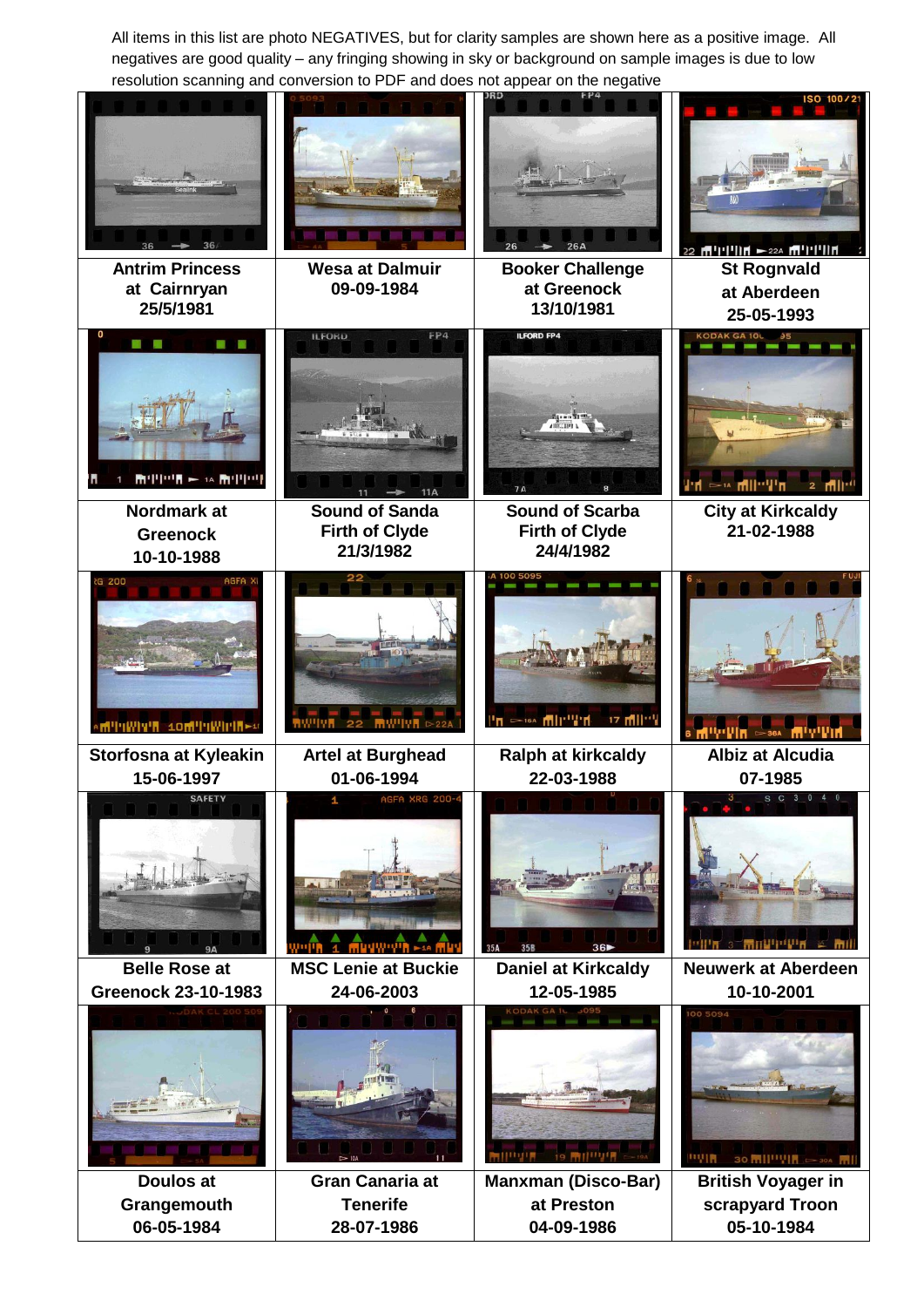| Negative | <b>Negative</b>  |                                |                   | Year         |         |                     |                   |                   |                        | Date       |
|----------|------------------|--------------------------------|-------------------|--------------|---------|---------------------|-------------------|-------------------|------------------------|------------|
| Type     | Size             | <b>NAME</b>                    | <b>FLAG</b>       | <b>Build</b> | Tonnage | <b>TYPE</b>         | <b>POSITION</b>   | <b>LOCATION</b>   | <b>REMARKS</b>         | Photo      |
|          |                  |                                |                   |              |         |                     |                   |                   |                        |            |
|          |                  |                                |                   |              |         |                     |                   | GRANGFMOUTH       |                        |            |
| M        | 35mm             | ABBOTSGRANGE                   | <b>BRITISH</b>    | 1967         |         | <b>DREDGER</b>      | UNDERWAY          |                   |                        | 03/06/1980 |
| N        | 35mm             | <b>ACTIVITY</b>                | <b>BRITISH</b>    | 1969         | 698     | <b>TANKER</b>       | UNDERWAY          | <b>GREENOCK</b>   |                        | 09/04/1982 |
| M        | 35mm             | <b>AETOS</b>                   | GREECE            |              |         | RO/RO               | UNDERWAY          | CORFU             |                        | /07/1981   |
| M        | 35mm             | AL YAMAMAH                     | <b>KUWAIT</b>     | 1977         | 15041   | CARGO               | UNDERWAY          | <b>GREENOCK</b>   |                        | 18/07/1978 |
| M        | 35mm             | AL YARMOUK                     | SYRIA             | 1979         | 5355    | CARGO               | UNDERWAY          | <b>GREENOCK</b>   |                        | 23/05/1980 |
| M        | 35mm             | <b>ALAPAJEVSLES</b>            | <b>USSR</b>       | 1961         | 4652    | CARGO               | <b>BERTHED</b>    | GRANGEMOUTH       |                        | 08/03/1986 |
|          | 35mm             | <b>ALAPAJEVSLES</b>            | <b>USSR</b>       | 1961         | 4652    | CARGO               | <b>BERTHED</b>    | GRANGEMOUTH       |                        | 08/03/1986 |
| M        | 35mm             | ALBERTA                        | GREECE            |              |         | <b>BULK CARRIER</b> | UNDERWAY          | <b>GREENOCK</b>   |                        | 24/09/1987 |
| M        | 35mm             | <b>ALBIZ</b>                   | SPAIN             | 1975         | 769     | CARGO               | <b>BERTHED</b>    | MAJORCA           |                        | 21/07/1985 |
| Ċ        | 35mm             | ALBIZ                          | SPAIN             | 1975         | 769     | CARGO               | <b>BERTHED</b>    | MAJORCA           |                        | 21/07/1985 |
| M        | 35mm             | <b>ALCOBACA</b>                | PORTUGAL          | 1948         |         | CARGO               | <b>BERTHED</b>    | <b>LISBON</b>     |                        | 12/05/1979 |
| C        | 35mm             | AMBASSADOR I                   | <b>CYPRUS</b>     |              |         | CARGO               | <b>BERTHED</b>    | ABERDEEN          | DETAINED UNSAFE        |            |
|          |                  |                                |                   |              |         |                     |                   |                   |                        | 07/06/1995 |
| M        | 35mm             | <b>AMFITRITI</b>               | GREECE            | 1978         | 10995   | CARGO               | <b>UNDERWAY</b>   | <b>GREENOCK</b>   |                        | 21/05/1982 |
| M        | 35mm             | ANDORRA                        | DENMARK           | 1964         |         | CARGO               | UNDERWAY          | ROTTERDAM         |                        | / /1980    |
| M        | 35mm             | ANNIE JOHNSON                  | SWEDEN            | 1969         | 16285   | CONTAINER           | UNDERWAY          | <b>GREENOCK</b>   |                        | 06/12/1979 |
| M        | 35mm             | <b>ANTRIM PRINCESS</b>         | <b>BRITISH</b>    | 1967         |         | RO/RO               | UNDERWAY          | CAIRNRYAN         |                        | 25/05/1981 |
| C        | 35mm             | ARTEL                          | <b>BRITISH</b>    |              |         | TUG                 | <b>BERTHED</b>    | <b>BURGHEAD</b>   |                        | 01/06/1994 |
|          |                  |                                |                   |              |         |                     |                   |                   |                        |            |
| M        | 35mm             | <b>BAGLAN</b>                  | <b>BRITISH</b>    | 1966         |         | <b>DREDGER</b>      | UNDERWAY          | <b>FLEETWOOD</b>  |                        | 28/09/1981 |
| M        | 35mm             | BALSA 38                       | PHILIPPINE        |              |         | CARGO               | <b>BERTHED</b>    | LEITH             |                        | 13/06/1987 |
| M        | 35mm             | <b>BALTIC VIKING</b>           | <b>BRITISH</b>    | 1967         |         | CARGO               | UNDERWAY          | GRANGEMOUTH       |                        | 12/05/1981 |
| M        | 35mm             | <b>BANTRY BAY</b>              | IRELAND           |              |         | TUG                 | UNDERWAY          | <b>GREENOCK</b>   |                        | 21/05/1982 |
| M        | 35mm             | <b>BARRACUDA BAY</b>           | <b>BRITISH</b>    |              |         | TUG                 |                   | <b>GREENOCK</b>   |                        |            |
|          |                  |                                |                   |              |         |                     | UNDERWAY          |                   |                        | 19/03/1987 |
| M        | 70x55mm          | BAYNUNAH                       | U.A.E.            | 1983         |         | <b>TANKER</b>       | <b>UNDERWAY</b>   | ANTWERP           |                        | 03/08/1985 |
| M        | 35mm             | <b>BELLE ROSE</b>              | <b>MUIRITIUS</b>  | 1974         | 9327    | CARGO               | <b>BERTHED</b>    | <b>GREENOCK</b>   |                        | 23/10/1983 |
| M        | 35mm             | <b>BIGGA</b>                   | <b>BRITISH</b>    | 1991         | 274     | RO/RO               | UNDERWAY          | YELL              |                        | 05/09/1993 |
| M        | 35mm             | <b>BLACK DOG</b>               |                   | 1980         |         | OIL RIG             | <b>BUILDING</b>   | CLYDEBANK         |                        | /07/1980   |
| M        | 35mm             | <b>BLACK WATCH</b>             | <b>NORWAY</b>     | 1966         | 9499    | PASSENGER           | <b>BERTHED</b>    | <b>FUNCHAL</b>    |                        | /03/1982   |
| M        | 35mm             | <b>BOLESLAWIEC</b>             | <b>POLAND</b>     | 1979         | 2996    | CARGO               | UNDERWAY          | <b>GREENOCK</b>   |                        | 21/03/1979 |
| Ċ        | 35mm             | <b>BOLLHORN II</b>             | <b>GERMANY</b>    |              |         | <b>LANDING CRAF</b> | ON SLIPWAY        | ST. MONANS        | ex LCM 12              | 28/01/2001 |
| M        | 35mm             | <b>BOM DIA</b>                 | <b>PORTUGUESE</b> |              |         | CRUISE/SAIL         | UNDERWAY          | LAGOS             |                        | /05/1983   |
| M        | 35mm             | <b>BOOKER CHALLENGE</b>        | <b>BRITISH</b>    | 1972         | 8537    | CARGO               | UNDERWAY          | <b>GREENOCK</b>   |                        | 30/09/1980 |
|          |                  |                                |                   |              |         |                     |                   |                   |                        |            |
| M        | 35mm             | <b>BOOKER CHALLENGE</b>        | <b>BRITISH</b>    | 1972         | 8537    | CARGO               | <b>UNDERWAY</b>   | <b>GREENOCK</b>   |                        | 13/10/1981 |
| M        | 35mm             | <b>BOOKER VALIENT</b>          | <b>BRITISH</b>    | 1965         |         | CARGO               | UNDERWAY          | <b>GREENOCK</b>   |                        | 12/02/1979 |
| M        | 35mm             | <b>BOOKER VULCAN</b>           | <b>BRITISH</b>    | 1968         | 4129    | CARGO               | UNDERWAY          | <b>GREENOCK</b>   |                        | 19/12/1979 |
| M        | 35mm             | <b>BOQUHAN</b>                 | <b>BRITISH</b>    | 1975         | 326     | TUG                 | <b>BERTHED</b>    | LEITH             | <b>'FORTH TUGS LTD</b> | 17/06/1989 |
| M        | 35mm             | <b>BOURGOGNE</b>               | <b>UNKOWN</b>     |              |         | CONTAINER           | UNDERWAY          | <b>UNKOWN</b>     |                        | /19        |
| M        | 35mm             | BRITISH ENTERPRISE FIVE        | <b>BRITISH</b>    | 1971         | 1031    | <b>OFFSHORE EXP</b> | <b>BERTHED</b>    | LEITH             |                        | 13/06/1987 |
| M        | 35mm             | BRITISH ENTERPRISE FOUR        | <b>BRITISH</b>    | 1965         | 1598    | <b>OFFSHORE EXP</b> | <b>BERTHED</b>    | GRANGEMOUTH       |                        | 19/02/1983 |
| C        | 35mm             | <b>BRITISH ENTERPRISE FOUR</b> | <b>BRITISH</b>    | 1965         | 1598    | <b>OFFSHORE EXP</b> | <b>BERTHED</b>    | GRANGEMOUTH       |                        | 19/02/1983 |
| Ċ        | 35mm             | BRITISH ENTERPRISE THRE        | <b>BRITISH</b>    | 1965         | 1598    | <b>OFFSHORE EXP</b> | <b>BERTHED</b>    | LEITH             |                        | 13/06/1987 |
| M        | 35mm             | BRITISH ENTERPRISE THRE        | <b>BRITISH</b>    | 1965         | 1598    | <b>OFFSHORE EXP</b> | <b>BERTHED</b>    | LEITH             |                        | 13/06/1987 |
| M        | 35mm             | <b>BRITISH HEATHER</b>         | <b>BRITISH</b>    |              |         | OFFSHORE SUP        | <b>BERTHED</b>    | GRANGEMOUTH       |                        | 17/06/1989 |
| M        | 35mm             | <b>BRITISH SPIRIT</b>          | <b>BRITISH</b>    | 1982         | 71000   | <b>TANKER</b>       | <b>FITTING OU</b> | <b>GREENOCK</b>   |                        |            |
|          |                  |                                |                   |              |         |                     |                   |                   |                        | 04/04/1982 |
| M        | 35mm             | <b>BRITISH VOYAGER</b>         | <b>BRITISH</b>    |              |         | RESEARCH            | <b>BERTHED</b>    | <b>TROON</b>      | IN BREAKERS YAR        | 05/10/1984 |
| Ċ.       | 35mm             | <b>BRITISH VOYAGER</b>         | <b>BRITISH</b>    |              |         | <b>RESEARCH</b>     | <b>BERTHED</b>    | <b>TROON</b>      | IN BREAKERS YAR        | 05/10/1984 |
| M        | 35mm             | <b>BROADFORD</b>               | <b>BRITISH</b>    |              |         | RO/RO               | <b>BERTHED</b>    | COLINTRAIVE       |                        | 23/05/1982 |
| M        | 35mm             | <b>BROWNING</b>                | <b>BRITISH</b>    | 1979         | 9324    | CARGO               | <b>BERTHED</b>    | GLASGOW           |                        | 12/06/1982 |
| C        | 35mm             | <b>BUCCANEER</b>               | ANTIGUA           |              |         | CARGO CONTAI        | <b>BERTHED</b>    | ABERDEEN          |                        | 20/08/2001 |
| M        | 35 <sub>mm</sub> | <b>BUR</b>                     | PANAMA            | 1964         | 499     | CARGO               | <b>BERTHED</b>    | <b>TROON</b>      | PART BROKEN UP         | 27/06/1981 |
| M        | 35 <sub>mm</sub> | <b>BURCOM SAND</b>             | <b>BRITISH</b>    | 1954         | 678     | <b>DREDGER</b>      | <b>BERTHED</b>    | KIRKCALDY         |                        | 14/05/1982 |
|          |                  |                                |                   |              |         |                     |                   |                   |                        |            |
| M        | 35mm             | CABO GIRADO                    | PORTUGAL          |              |         | TUG                 | <b>UNDERWAY</b>   | <b>FUNCHAL</b>    |                        | /03/1982   |
| M        | 35mm             | CACILHENSE                     | PORTUGAL          |              |         | PASS. FERRY         | UNDERWAY          | LISBON            |                        | 24/07/1984 |
|          |                  |                                |                   |              |         |                     |                   |                   |                        |            |
| M        | 35mm             | CALEDONIA                      | <b>BRITISH</b>    | 1966         | 1156    | RO/RO               | UNDERWAY          | <b>GREENOCK</b>   |                        | 18/11/1979 |
| M        | 35mm             | CALEDONIA                      | <b>BRITISH</b>    | 1966         | 1156    | RO/RO               | UNDERWAY          | OBAN              |                        | /07/1980   |
| M        | 35mm             | CALEDONIA                      | <b>BRITISH</b>    | 1966         | 1156    | RO/RO               | UNDERWAY          | <b>OBAN</b>       |                        | /09/1980   |
| M        | 35mm             | CALEDONIAN                     | <b>BRITISH</b>    |              |         | RESTAURANT          | <b>BERTHED</b>    | KIRKINTILLOCH     |                        | 11/02/1982 |
| M        | 35mm             | CALEDONIAN PRINCESS            | <b>BRITISH</b>    | 1961         | 3630    | <b>NIGHTCLUB</b>    | <b>BERTHED</b>    | GLASGOW           |                        | 16/06/1989 |
| C        | 35mm             | CALEDONIAN PRINCESS            | <b>BRITISH</b>    | 1961         | 3630    | <b>NIGHTCLUB</b>    | <b>BERTHED</b>    | GLASGOW           |                        | 16/06/1989 |
| M        | 35mm             | CAMILLA WESTON                 | <b>BRITISH</b>    |              |         | CARGO               | UNDERWAY          | <b>GREENOCK</b>   |                        | 30/09/1980 |
| M        | 35mm             | CANBERRA                       | <b>BRITISH</b>    | 1961         | 44807   | PASSENGER           | IN TOW            | LISBON ?          | STERN VIEW             | /19        |
| M        | 35mm             | CANNA                          | <b>BRITISH</b>    | 1976         |         | RO/RO               | UNDERWAY          | <b>GREENOCK</b>   |                        | 30/09/1980 |
| M        | 35mm             | CANNA                          | <b>BRITISH</b>    | 1976         |         | RO/RO               | <b>BERTHED</b>    | LARGS             |                        | 20/03/1983 |
| C        |                  | CANNA                          | <b>BRITISH</b>    | 1976         |         | RO/RO               | <b>BERTHED</b>    | LARGS             |                        |            |
|          | 35mm             |                                |                   |              |         |                     |                   |                   |                        | 20/03/1983 |
| M        | 35mm             | CANNA                          | <b>BRITISH</b>    | 1976         |         | RO/RO               | UNDERWAY          | LARGS             |                        | 20/03/1983 |
| M        | 35mm             | CAPO FALCONARA                 | <b>ITALY</b>      | 1937         |         | RO/RO               | <b>BERTHED</b>    | CORFU             |                        | 28/07/1981 |
| M        | 35mm             | CAROLINE                       | PANAMA            | 1958         | 868     | CARGO               | <b>BERTHED</b>    | ANNAN             | DERELICT               | 08/11/1986 |
| M        | 35mm             | <b>CARRICK</b>                 | <b>BRITISH</b>    | 1863         | 791     | <b>EX CLIPPER</b>   | <b>BERTHED</b>    | GLASGOW           | RNVR CLUB SHIP         | 06/10/1985 |
| С        | 35mm             | <b>CARRICK</b>                 | <b>BRITISH</b>    | 1863         | 791     | <b>EX CLIPPER</b>   | <b>BERTHED</b>    | GLASGOW           | RNVR CLUB SHIP         | 06/10/1985 |
| M        | 35mm             | CARRON                         | <b>BRITISH</b>    |              |         | TUG                 | UNDERWAY          | GRANGEMOUTH       |                        | 17/03/1984 |
| C        | 35mm             | CASTLE                         | <b>BRITISH</b>    |              |         | TUG                 | <b>BERTHED</b>    | <b>TROON</b>      |                        | 23/05/1987 |
| M        | 35mm             | CATO                           | DENMARK           |              |         | CARGO               | <b>BERTHED</b>    | ABERDEEN          |                        | 24/05/1993 |
| C        | 35mm             | CATO                           | <b>DENMARK</b>    |              |         | CARGO               | <b>BERTHED</b>    | ABERDEEN          |                        | 24/05/1993 |
| Ċ        | <b>SLIDE</b>     | CHIEFTAIN                      | <b>BRITISH</b>    | 1968         |         | <b>TUG</b>          | UNDERWAY          | <b>GREENOCK</b>   |                        | / /1978    |
|          |                  |                                |                   |              |         |                     |                   |                   |                        |            |
| M        | 35mm             | CHIEFTAIN                      | <b>BRITISH</b>    | 1968         |         | TUG                 | UNDERWAY          | <b>GREENOCK</b>   |                        | /06/1980   |
| M        | 35mm             | CHIEFTAIN                      | <b>BRITISH</b>    | 1968         |         | <b>TUG</b>          | <b>UNDERWAY</b>   | <b>GREENOCK</b>   |                        | 24/04/1982 |
| M        | 35mm             | CHIEFTAIN                      | <b>BRITISH</b>    | 1968         |         | <b>TUG</b>          | UNDERWAY          | <b>GREENOCK</b>   |                        | 21/05/1982 |
| C        | 35mm             | <b>CITY</b>                    | <b>BRITISH</b>    |              |         | CARGO               | <b>BERTHED</b>    | KIRKCALDY         |                        | 21/02/1988 |
| M        | 35mm             | <b>CITY</b>                    | <b>BRITISH</b>    |              |         | CARGO               | <b>BERTHED</b>    | KIRKCALDY         |                        | 21/02/1988 |
| M        | 35mm             | CITY OF YORK                   | <b>BRITISH</b>    | 1976         | 10801   | CARGO               | <b>UNDERWAY</b>   | <b>GREENOCK</b>   |                        | / /1979    |
| M        | 35mm             | CIUDAD DE CADIZ                | SPAIN             | 1980         |         | RO/RO               | UNDERWAY          | <b>TENERIFE</b>   |                        | /09/1982   |
| Ċ.       | <b>SLIDE</b>     | CLAN MACILWRAITH               | <b>BRITISH</b>    | 1960         | 6894    | CARGO               | <b>UNDERWAY</b>   | <b>GREENOCK</b>   |                        | 26/07/1978 |
| M        | 120              | <b>CLAN MACIVER</b>            | <b>BRITISH</b>    |              |         | CARGO               | <b>BERTHED</b>    | BIRKENHEAD        |                        | about 1965 |
|          |                  |                                |                   |              |         |                     |                   |                   |                        |            |
| M        | 35mm             | CLANSMAN                       | <b>BRITISH</b>    | 1964         | 1420    | RO/RO               | <b>BERTHED</b>    | ARDROSSAN         |                        | 03/08/1979 |
| M        | 35mm             | CLEARWAY                       | <b>BRITISH</b>    | 1927         | 276     | <b>DREDGER</b>      | <b>BERTHED</b>    | <b>WORKINGTON</b> |                        | 02/04/1983 |
| C        | <b>SLIDE</b>     | COLONSAY                       | <b>BRITISH</b>    |              |         | CARGO               | <b>UNDERWAY</b>   | <b>GREENOCK</b>   | <b>PUFFER</b>          | / /1978    |
| C        | 35mm             | COMMODITY                      | <b>BRITISH</b>    |              |         | CARGO               | <b>BERTHED</b>    | MACDUFF           |                        | 06/04/2000 |
| M        | 35mm             | <b>CONFORMITY</b>              | <b>BRITISH</b>    |              |         | CARGO               | <b>BERTHED</b>    | KIRKCALDY         |                        | 10/07/1983 |
| Ċ.       | 35mm             | COQUET MOUTH                   | <b>BRITISH</b>    |              |         | <b>DREDGER</b>      | <b>BERTHED</b>    | <b>INVERNESS</b>  |                        | 10/05/1999 |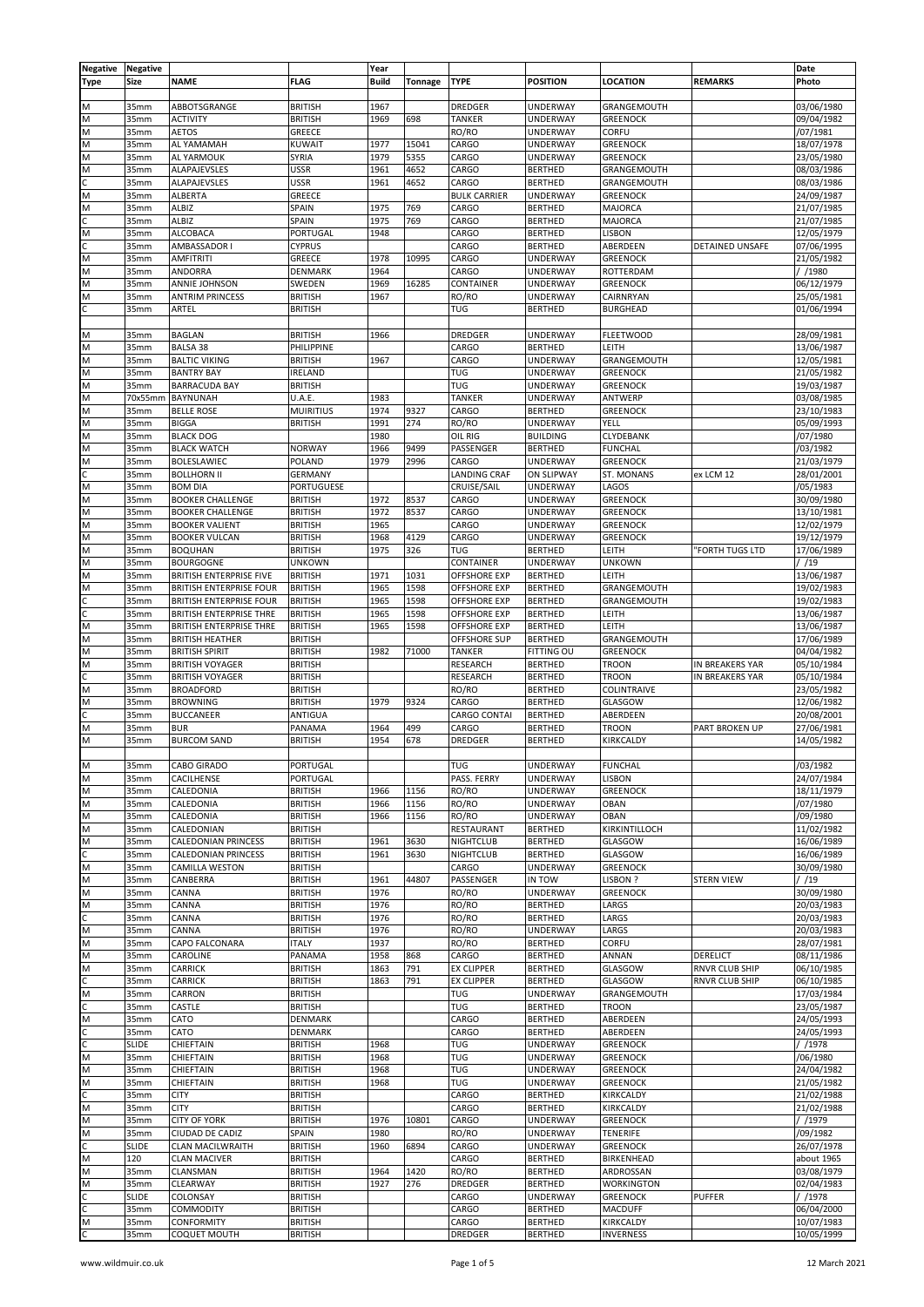| Negative | Negative     |                           |                | Year         |         |                     |                 |                      |                 | Date       |
|----------|--------------|---------------------------|----------------|--------------|---------|---------------------|-----------------|----------------------|-----------------|------------|
| Type     | Size         | <b>NAME</b>               | <b>FLAG</b>    | <b>Build</b> | Tonnage | <b>TYPE</b>         | <b>POSITION</b> | <b>LOCATION</b>      | <b>REMARKS</b>  | Photo      |
|          |              |                           |                |              |         |                     |                 |                      |                 |            |
|          |              |                           |                |              |         |                     |                 |                      |                 |            |
| M        | 35mm         | <b>COSMOS DENEB</b>       | LIBERIA        | 1973         | 14868   | <b>BULK</b>         | UNDERWAY        | <b>GREENOCK</b>      |                 | 30/09/1980 |
| M        | 35mm         | CRAIGALLIAN               | <b>BRITISH</b> | 1980         |         | CARGO               | <b>BERTHED</b>  | <b>WORKINGTON</b>    |                 | 02/08/1983 |
| Ċ        | 35mm         | CREAR                     | <b>BRITISH</b> | 1997         |         | WELLBOAT            | <b>BERTHED</b>  | <b>BUCKIE</b>        |                 | 22/01/2004 |
| С        | 35mm         | <b>CROMARTY ROSE</b>      | <b>BRITISH</b> | 1985         | 27      | RO/RO               | UNDERWAY        | CROMARTY             |                 | 28/07/1994 |
|          |              |                           |                |              |         |                     |                 |                      |                 |            |
|          |              |                           |                |              |         |                     |                 |                      |                 |            |
| M        | 35mm         | DALMARNOCK                | <b>BRITISH</b> | 1970         | 2266    | <b>TANKER</b>       | UNDERWAY        | <b>GREENOCK</b>      |                 | 07/09/1979 |
| M        | 35mm         | DALMARNOCK                | <b>BRITISH</b> | 1970         | 2266    | <b>TANKER</b>       | <b>UNDERWAY</b> | <b>GREENOCK</b>      |                 | /06/1980   |
| Ċ        | 35mm         | DALMARNOCK                | <b>BRITISH</b> | 1970         | 2266    | <b>TANKER</b>       | UNDERWAY        | <b>GREENOCK</b>      |                 | 24/01/1986 |
| M        | 35mm         | DANA MAXIMA               | DENMARK        | 1978         | 4928    | RO/RO               | UNDERWAY        | <b>NORTH SHIELDS</b> |                 | 25/09/1991 |
| Ċ        | <b>SLIDE</b> | DANAH                     | <b>KUWAIT</b>  | 1978         | 15446   | CARGO               | UNDERWAY        | <b>GREENOCK</b>      |                 | 03/02/1979 |
|          |              |                           |                |              |         |                     |                 |                      |                 |            |
| c        | 35mm         | DANIA CARINA              | W. GERMAN      |              |         | CARGO               | <b>BERTHED</b>  | KIRKCALDY            |                 | 21/02/1988 |
| M        | 35mm         | DANIA CARINA              | W. GERMAN      |              |         | CARGO               | <b>BERTHED</b>  | <b>KIRKCALDY</b>     |                 | 21/02/1988 |
| Ċ        | 35mm         | DANIEL                    | NETHERLAND     |              |         | CARGO               | <b>BERTHED</b>  | KIRKCALDY            |                 | 12/05/1985 |
| M        | 35mm         | DANIEL                    | NETHERLAND     |              |         | CARGO               | <b>BERTHED</b>  | KIRKCALDY            |                 | 12/05/1985 |
| M        | 35mm         | <b>DANISH DART</b>        | <b>DENMARK</b> | 1976         | 499     | <b>LPG TANKER</b>   | UNDERWAY        | GRANGEMOUTH          |                 | 08/03/1981 |
| M        | 35mm         | DE WADDEN                 | <b>BRITISH</b> | 1917         | 239     | <b>SCHOONER</b>     | <b>BERTHED</b>  | <b>DUNOON</b>        |                 | 29/08/1980 |
| M        | 35mm         | <b>DERWENT</b>            | <b>BRITISH</b> | 1979         | 9167    | CARGO               | UNDERWAY        | <b>GREENOCK</b>      |                 |            |
|          |              |                           |                |              |         |                     |                 |                      |                 | 24/04/1982 |
| M        | 35mm         | <b>DIONYSSOS II</b>       | <b>CYPRUS</b>  | 1954         | 2716    | CARGO               | <b>BERTHED</b>  | <b>DALMUIR</b>       | PART BROKEN UP  | 02/03/1980 |
| M        | 35mm         | <b>DISCOVERY</b>          | <b>BRITISH</b> | 1901         |         | <b>RESEARCH</b>     | <b>BERTHED</b>  | <b>DUNDEE</b>        | PRESERVED       | 10/09/1986 |
| M        | 35mm         | <b>DOCK EXPRESS</b>       | <b>UNKNOWN</b> |              |         | <b>BARGE CARRIE</b> | <b>BERTHED</b>  | <b>UNKNOWN</b>       |                 | /19        |
| M        | 35mm         | <b>DORTE STAR</b>         | <b>DANISH</b>  |              |         | CARGO               | UNDERWAY        | <b>GREENOCK</b>      |                 | 02/08/1988 |
| M        | 35mm         | <b>DOULOS</b>             | <b>MALTA</b>   | 1914         | 6670    | PASSENGER           | <b>BERTHED</b>  | GRANGEMOUTH          |                 | 06/05/1984 |
|          |              |                           |                |              |         |                     |                 |                      |                 |            |
| C        | 35mm         | <b>DOULOS</b>             | <b>MALTA</b>   | 1914         | 6670    | PASSENGER           | <b>BERTHED</b>  | GRANGEMOUTH          |                 | 06/05/1984 |
| M        | 35mm         | DUKE OF NORMANDY II       | <b>BRITISH</b> |              |         | <b>TUG</b>          | <b>BERTHED</b>  | <b>INVERNESS</b>     |                 | 18/07/1982 |
| M        | 60x45mm      | <b>DUNEDIN</b>            |                |              |         | CARGO               | <b>BERTHED</b>  | <b>GEELONG</b>       | WITH TUG        | 31/12/1981 |
|          |              |                           |                |              |         |                     |                 |                      |                 |            |
| M        | 35mm         | <b>EARL OF SKYE</b>       | <b>BRITISH</b> | 1965         | 37382   | <b>TANKER</b>       | <b>BERTHED</b>  | GLASGOW              | LAID UP         | 19/03/1983 |
|          |              |                           |                |              |         |                     | <b>BERTHED</b>  |                      |                 |            |
|          | 35mm         | <b>EARL SIGURD</b>        | <b>BRITISH</b> |              |         | RO/RO               |                 | KIRKWALL             |                 | 10/06/1999 |
| M        | 35mm         | <b>EDEN FISHER</b>        | <b>BRITISH</b> | 1965         | 1173    | CARGO               | <b>UNDERWAY</b> | <b>GREENOCK</b>      |                 | 07/09/1979 |
| N        | 35mm         | EGLANTINE                 | <b>FRANCE</b>  | 1968         |         | <b>BULK</b>         | UNDERWAY        | <b>UNKNOWN</b>       | "UNITRAMP"      | /19        |
| M        | 35mm         | EILEAN DUBH               | <b>BRITISH</b> |              |         | RO/RO               | <b>BERTHED</b>  | <b>INVERNESS</b>     | LAID UP         | 17/07/1982 |
| M        | 35mm         | EILEAN MO GRAIDH          | <b>BRITISH</b> |              |         | CARGO               | <b>BERTHED</b>  | <b>OBAN</b>          |                 | 24/09/1990 |
|          |              |                           |                |              |         |                     |                 |                      |                 |            |
| M        | 35mm         | <b>EIPHNH</b>             | <b>GREECE</b>  |              |         | RO/RO               | UNDERWAY        | CORFU                |                 | /07/1981   |
| С        | 35mm         | EL GUANCHE                | SPAIN          |              |         | <b>TUG</b>          | <b>BERTHED</b>  | <b>TENERIFE</b>      |                 | 28/07/1986 |
| M        | 35mm         | EL GUANCHE                | SPAIN          |              |         | <b>TUG</b>          | <b>BERTHED</b>  | <b>TENERIFE</b>      |                 | 28/07/1986 |
| M        | 35mm         | <b>ELDERSLIE</b>          | <b>BRITISH</b> |              |         | <b>DREDGER</b>      | UNDERWAY        | <b>GREENOCK</b>      |                 | 22/05/1987 |
| M        | 35mm         | <b>ELETHERIA</b>          | GREECE         |              |         | FERRY               | <b>BERTHED</b>  | CORFU                | ex HMS PUTTENHA | 24/07/1981 |
| Ċ        |              |                           |                |              |         | CARGO               | <b>BERTHED</b>  | <b>DALMUIR</b>       |                 |            |
|          | 35mm         | ELEXALDE                  | SPAIN          | 1977         |         |                     |                 |                      |                 | 20/02/1983 |
| M        | 35mm         | ELEXALDE                  | SPAIN          | 1977         |         | CARGO               | <b>BERTHED</b>  | <b>DALMUIR</b>       |                 | 20/02/1983 |
| M        | 35mm         | <b>ELIZABETH HENTZER</b>  | <b>DENMARK</b> | 1966         |         | CARGO               | UNDERWAY        | <b>GREENOCK</b>      |                 | 07/09/1979 |
| M        | 35mm         | <b>ELM</b>                | W.GERMAN       | 1962         | 424     | CARGO               | UNDERWAY        | <b>GREENOCK</b>      |                 | 06/12/1979 |
| M        | 35mm         | EOLOS                     | GREECE         |              |         | RO/RO               | UNDERWAY        | CORFU                |                 | /07/1981   |
| M        | 35mm         | ESK                       | <b>BRITISH</b> |              |         | <b>DREDGER</b>      | UNDERWAY        | WHITBY               |                 | 23/07/1990 |
|          |              |                           |                |              |         |                     |                 |                      |                 |            |
| M        | 35mm         | <b>ESMERALDE VERDE</b>    | SPAIN          |              |         | FERRY               | UNDERWAY        | <b>IBEZA</b>         |                 | 27/04/1984 |
| M        | 35mm         | ESPRESSO BRINDISI         | <b>ITALY</b>   |              |         | RO/RO               | <b>BERTHED</b>  | CORFU                |                 | 28/07/1981 |
| M        | 35mm         | <b>ESSO MILFORD HAVEN</b> | <b>BRITISH</b> | 1967         | 10902   | <b>TANKER</b>       | UNDERWAY        | <b>GREENOCK</b>      |                 | 30/09/1980 |
| M        | 35mm         | <b>EURO CLIPPER</b>       | W.GERMAN       | 1969         | 999     | CARGO               | <b>BERTHED</b>  | KIRKCALDY            |                 | 10/07/1983 |
| M        | 35mm         | <b>EUROLINER</b>          | <b>BRITISH</b> | 1971         | 30909   | CONTAINER           | UNDERWAY        | <b>GREENOCK</b>      |                 | 16/04/1979 |
|          |              |                           |                |              |         |                     |                 |                      |                 |            |
| M        | 35mm         | <b>EUROPEAN TRADER</b>    | <b>BRITISH</b> | 1975         | 3334    | RO/RO               | <b>BERTHED</b>  | <b>DOVER</b>         |                 | 17/07/1990 |
| Ċ        | 35mm         | <b>EUROPEAN TRADER</b>    | <b>BRITISH</b> | 1975         | 3334    | RO/RO               | <b>BERTHED</b>  | <b>DOVER</b>         |                 | 17/07/1990 |
| M        | 35mm         | <b>EXPLORER</b>           | <b>BRITISH</b> | 1949         | 492     | <b>RESEARCH</b>     | <b>BERTHED</b>  | INVERKEITHING        | IN BREAKERS YAR | 04/07/1984 |
|          |              |                           |                |              |         |                     |                 |                      |                 |            |
| M        | 35mm         | <b>FALMOUTH PACKET</b>    | <b>BRITISH</b> |              |         | <b>SAIL TRAININ</b> | CANAL LOCK      | <b>INVERNESS</b>     |                 | /07/1980   |
|          |              | <b>FASGADAIR</b>          |                |              |         |                     |                 |                      |                 | 14/08/1982 |
| M        | 35mm         |                           | <b>BRITISH</b> | 1969         |         | <b>DIVING SHIP</b>  | <b>UNDERWAY</b> | <b>GREENOCK</b>      |                 |            |
| M        | 35mm         | <b>FASTNET</b>            | PANAMA         | 1965         |         | CARGO               | UNDERWAY        | GRANGEMOUTH          |                 | 12/05/1981 |
| M        | 35mm         | <b>FEDERICA C</b>         | <b>ITALY</b>   |              |         | PASSENGER           | UNDERWAY        | <b>LISBON</b>        |                 | about 1979 |
| M        | 35mm         | <b>FERNHURST</b>          | <b>BRITISH</b> | 1961         | 1473    | <b>TANKER</b>       | UNDERWAY        | GRANGEMOUTH          |                 | 03/06/1980 |
| М        | 35mm         | FETHIYE                   | <b>TURKEY</b>  | 1957         |         | CARGO               | UNDERWAY        | ? ANTWERP            |                 | about 1980 |
| M        | 35mm         | <b>FINCH</b>              | <b>BRITISH</b> |              |         | <b>TUG</b>          | <b>BERTHED</b>  | <b>TROON</b>         |                 | 16/05/1986 |
| Ċ        |              |                           |                |              |         |                     |                 |                      |                 |            |
|          | 35mm         | <b>FINCH</b>              | <b>BRITISH</b> |              |         | <b>TUG</b>          | <b>BERTHED</b>  | <b>TROON</b>         |                 | 16/05/1986 |
| M        | 35mm         | <b>FIVLA</b>              | <b>BRITISH</b> | 1985         | 230     | RO/RO               | <b>UNDERWAY</b> | YELL                 |                 | 05/09/1993 |
| С        | 35mm         | <b>FIVLA</b>              | <b>BRITISH</b> | 1985         | 230     | RO/RO               | UNDERWAY        | YELL                 |                 | 05/09/1993 |
| M        | 35mm         | <b>FLYING FALCON</b>      | <b>BRITISH</b> | 1968         | 213     | <b>TUG</b>          | <b>UNDERWAY</b> | <b>GREENOCK</b>      |                 | 30/09/1980 |
| M        | 35mm         | <b>FLYING FOAM</b>        | <b>BRITISH</b> |              |         | <b>TUG</b>          | UNDERWAY        | FIRTH OF CLYD        |                 | 30/09/1980 |
| M        | 35mm         | <b>FLYING FULMAR</b>      | <b>BRITISH</b> | 1974         | 298     | <b>TUG</b>          | <b>UNDERWAY</b> | <b>GREENOCK</b>      |                 | 21/05/1982 |
| C        |              |                           |                |              |         |                     |                 |                      |                 |            |
|          | 35mm         | <b>FLYING FULMAR</b>      | <b>BRITISH</b> | 1974         | 298     | TUG                 | <b>UNDERWAY</b> | <b>GREENOCK</b>      |                 | 10/10/1988 |
| M        | 35mm         | <b>FLYING SCOUT</b>       | <b>BRITISH</b> | 1970         |         | <b>TUG</b>          | UNDERWAY        | FIRTH OF CLYD        |                 | 21/05/1982 |
| M        | 35mm         | <b>FLYING SCUD</b>        | <b>BRITISH</b> |              |         | <b>TUG</b>          | <b>UNDRWAY</b>  | PETERHEAD            |                 | 27/05/1991 |
| C        | 35mm         | <b>FLYING SCUD</b>        | <b>BRITISH</b> |              |         | TUG                 | <b>BERTHED</b>  | PETERHEAD            |                 | 24/05/1993 |
| C        | 35mm         | <b>FLYING SPINDRIFT</b>   | <b>BRITISH</b> |              |         | <b>TUG</b>          | <b>UNDERWAY</b> | <b>GREENOCK</b>      |                 | 02/08/1988 |
| M        | 35mm         | <b>FLYING SPINDRIFT</b>   | <b>BRITISH</b> |              |         | <b>TUG</b>          | UNDERWAY        | <b>GREENOCK</b>      |                 | 02/08/1988 |
|          |              |                           |                |              |         |                     |                 |                      |                 |            |
| C        | <b>SLIDE</b> | <b>FORAGER</b>            | <b>BRITISH</b> | 1964         |         | TUG                 | <b>UNDERWAY</b> | <b>GREENOCK</b>      |                 | / /1979    |
| M        | 35mm         | <b>FORTH</b>              | <b>BRITISH</b> |              |         | <b>TUG</b>          | <b>BERTHED</b>  | GRANGEMOUTH          | "FORTH TUGS LTD | 17/06/1989 |
| c        | 35mm         | FORTH DRUMMER             | <b>BRITISH</b> | 1967         | 114     | TUG                 | <b>BERTHED</b>  | FRASERBURGH          | "Briggs"        | 01/09/2001 |
| M        | 60x45mm      | <b>FORTUNER</b>           | PANAMA         | 1977         | 6067    | CARGO               | <b>BERTHED</b>  | MELBOURNE            |                 | 04/05/1981 |
| M        | 35mm         | <b>FRANCES</b>            | NETHERLAND     |              |         | TUG                 | UNDERWAY        | <b>GREENOCK</b>      |                 | 02/08/1988 |
|          |              |                           |                |              |         |                     |                 |                      |                 |            |
| M        | 35mm         | <b>FRANK M</b>            | <b>BRITISH</b> | 1965         | 1307    | <b>TANKER</b>       | <b>UNDERWAY</b> | <b>GREENOCK</b>      |                 | 14/09/1979 |
| M        | 35mm         | FREE ENTERPRISE IV        | <b>BRITISH</b> | 1969         | 5050    | RO/RO               | UNDERWAY        | CAIRNRYAN            |                 | 25/05/1981 |
| M        | 35mm         | <b>FRONTIER</b>           | <b>BRITISH</b> | 1972         | 3621    | CONTAINER           | UNDERWAY        | <b>GREENOCK</b>      |                 | 14/09/1979 |
| M        | 35mm         | <b>FUNCHAL</b>            | PORTUGAL       |              |         | PASSENGER           | UNDERWAY        | LISBON               |                 | 17/04/1979 |
| C        | 35mm         | <b>FYLGA</b>              | <b>BRITISH</b> | 1975         | 147     | RO/RO               | UNDERWAY        | YELL                 |                 | 05/09/1993 |
|          |              |                           |                |              |         |                     |                 |                      |                 |            |
|          |              |                           |                |              |         |                     |                 |                      |                 |            |
| M        | 35mm         | <b>GALIA CARMEL</b>       | <b>ISRAEL</b>  |              |         | CARGO               | <b>BERTHED</b>  | <b>DOVER</b>         |                 | 17/07/1990 |
| M        | 35mm         | <b>GARROCH HEAD</b>       | <b>BRITISH</b> | 1977         | 2808    | <b>TANKER</b>       | <b>UNDERWAY</b> | <b>GREENOCK</b>      |                 | 07/09/1979 |
| M        | 35mm         | GARROCH HEAD              | <b>BRITISH</b> | 1977         | 2808    | <b>TANKER</b>       | UNDERWAY        | <b>GREENOCK</b>      |                 | /06/1980   |
| M        | 35mm         | <b>GARROCH HEAD</b>       | <b>BRITISH</b> | 1977         | 2808    | <b>TANKER</b>       | <b>UNDERWAY</b> | <b>GREENOCK</b>      |                 | 13/10/1981 |
| M        | 35mm         | <b>GEFION</b>             | SPAIN          | 1894         |         | SCHOONER            | <b>BERTHED</b>  | <b>GRAN CANARY</b>   |                 | /09/1983   |
|          |              |                           |                |              |         |                     |                 |                      |                 |            |
| C        | 35mm         | <b>GEIRA</b>              | <b>BRITISH</b> | 1988         | 226     | RO/RO               | <b>UNDERWAY</b> | <b>TOFT</b>          |                 | 05/09/1993 |
| M        | 35mm         | GEIRA                     | <b>BRITISH</b> | 1988         | 226     | RO/RO               | UNDERWAY        | <b>TOFT</b>          |                 | 05/09/1993 |
| Ċ.       | 35mm         | <b>GEMINI STORM</b>       | <b>BRITISH</b> | 1974         | 45      | <b>DIVING BOAT</b>  | <b>BERTHED</b>  | <b>INVERNESS</b>     |                 | 29/07/2003 |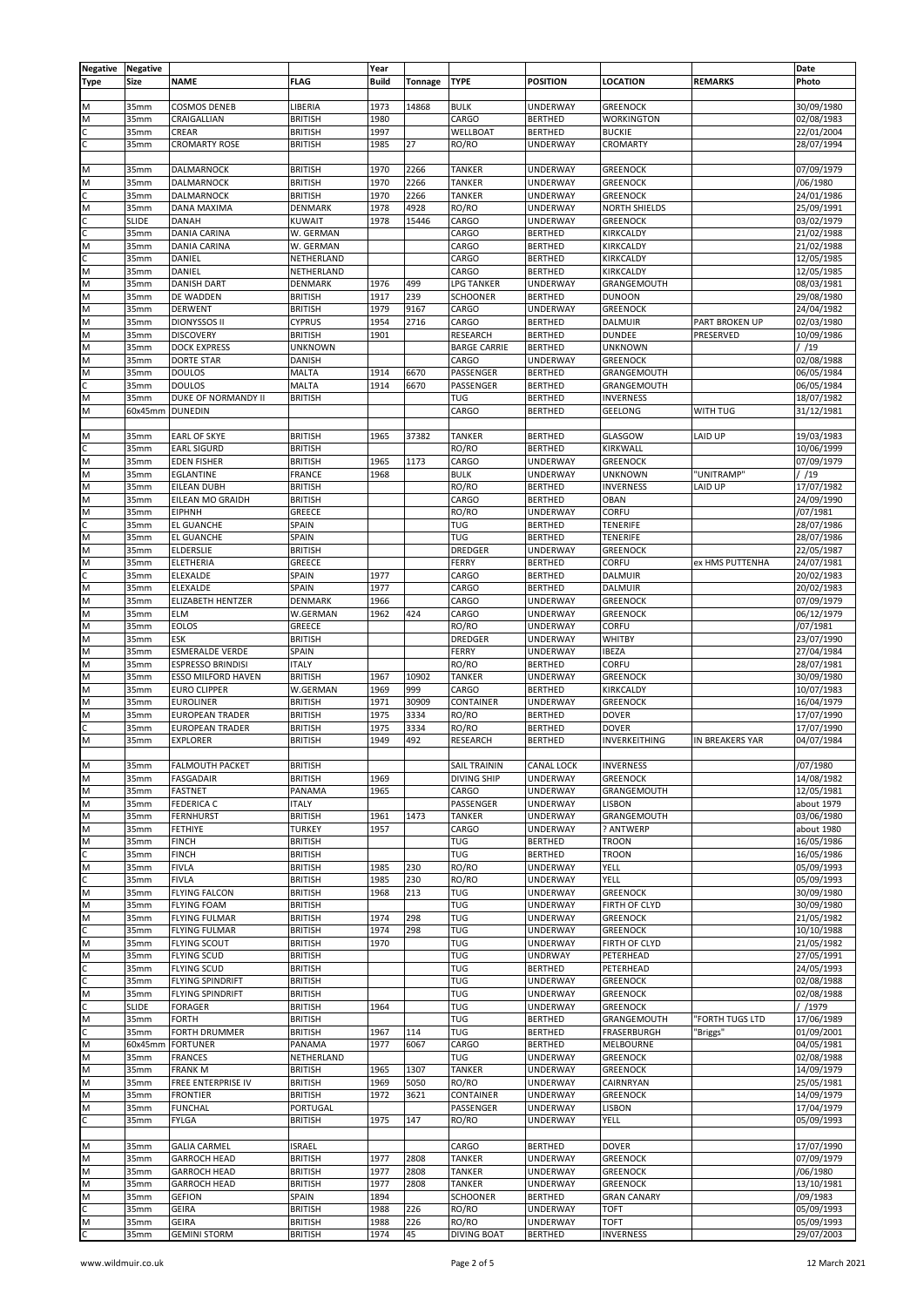| Negative | <b>Negative</b>  |                          |                 | Year         |         |                     |                   |                    |                    | Date       |
|----------|------------------|--------------------------|-----------------|--------------|---------|---------------------|-------------------|--------------------|--------------------|------------|
|          | Size             | <b>NAME</b>              | <b>FLAG</b>     | <b>Build</b> | Tonnage | <b>TYPE</b>         | <b>POSITION</b>   | LOCATION           | <b>REMARKS</b>     | Photo      |
| Type     |                  |                          |                 |              |         |                     |                   |                    |                    |            |
|          |                  |                          |                 |              |         |                     |                   |                    |                    |            |
| M        | 35mm             | <b>GEMMA</b>             | NETHERLAND      |              |         | <b>DREDGER</b>      | <b>UNDERWAY</b>   | <b>GREENOCK</b>    |                    | 24/06/1988 |
| c        | 35mm             | <b>GEO PROSPECTOR</b>    | <b>NORWAY</b>   | 1970         |         | OIL EXPLORAT        | <b>BERTHED</b>    | ABERDEEN           |                    | 24/08/2002 |
| M        | 35mm             | <b>GLEN SANNOX</b>       | <b>BRITISH</b>  | 1957         | 1107    | RO/RO               | UNDERWAY          | <b>GREENOCK</b>    |                    | 02/07/1978 |
| M        | 35mm             | <b>GLEN SANNOX</b>       | <b>BRITISH</b>  | 1957         | 1107    | RO/RO               | UNDERWAY          | <b>GREENOCK</b>    |                    | 30/09/1980 |
| M        |                  |                          |                 | 1970         | 199     | CARGO               |                   | <b>GREENOCK</b>    |                    |            |
|          | 35mm             | <b>GLENETIVE</b>         | <b>BRITISH</b>  |              |         |                     | UNDERWAY          |                    |                    | 12/11/1981 |
| M        | 35mm             | <b>GLENETIVE</b>         | <b>BRITISH</b>  | 1970         | 199     | CARGO               | UNDERWAY          | <b>GREENOCK</b>    | WITH CRANE         | 28/02/1982 |
| M        | 35mm             | <b>GLENFYNE</b>          | <b>BRITISH</b>  | 1965         |         | CARGO               | UNDERWAY          | <b>GREENOCK</b>    |                    | 22/05/1987 |
| C.       | 35mm             | <b>GOLDEN CROSS</b>      | <b>GUERNSAY</b> |              |         | <b>TUG</b>          | <b>BERTHED</b>    | <b>INVERNESS</b>   | Preserved          | 07/07/2000 |
| M        | 35mm             | GOOD SHEPHERD IV         | <b>BRITISH</b>  | 1986         |         | FERRY               | <b>BERTHED</b>    | ST. MONANS         | <b>FITTING OUT</b> | 02/03/1986 |
| Ċ        | 35mm             | GOOD SHEPHERD IV         | <b>BRITISH</b>  | 1986         |         | <b>FERRY</b>        | <b>BERTHED</b>    | <b>ST. MONANS</b>  | <b>FITTING OUT</b> | 02/03/1986 |
|          |                  |                          |                 |              |         |                     |                   |                    |                    |            |
| Ċ        | 35mm             | <b>GRAMPIAN MONARCH</b>  | <b>BRITISH</b>  | 1968         |         | <b>OFFSHORE SAF</b> | <b>BERTHED</b>    | ABERDEEN           |                    | 10/10/2001 |
| C        | 35mm             | <b>GRAMPIAN ORCADES</b>  | <b>BRITISH</b>  | 1991         |         | <b>OFFSHORE SAF</b> | <b>BERTHED</b>    | ABERDEEN           |                    | 10/10/2001 |
| M        | 35mm             | <b>GRAN CANARIA</b>      | SPAIN           |              |         | TUG                 | <b>BERTHED</b>    | <b>TENERIFE</b>    |                    | 28/07/1986 |
| c        | 35mm             | <b>GRAN CANARIA</b>      | SPAIN           |              |         | TUG                 | <b>BERTHED</b>    | <b>TENERIFE</b>    |                    | 28/07/1986 |
| M        | 35mm             | <b>GRAND ENCOUNTER</b>   | PANAMA          | 1972         | 16380   | <b>AUTOCARRIER</b>  | <b>BERTHED</b>    | GLASGOW            | LAID UP            | 03/10/1982 |
| Ċ        | 35mm             | <b>GRIMA</b>             | <b>BRITISH</b>  | 1974         | 147     | RO/RO               | UNDERWAY          | LERWICK            |                    | 13/08/1982 |
|          |                  |                          |                 |              |         |                     |                   |                    |                    |            |
|          |                  |                          |                 |              |         |                     |                   |                    |                    |            |
| M        | 35mm             | <b>HALIA</b>             | <b>BRITISH</b>  | 1958         | 11910   | <b>TANKER</b>       | <b>UNDERWAY</b>   | ARDROSSAN          |                    | 21/08/1979 |
| C.       | 35mm             | HOECHST EXPRESS          | W.GERMAN        |              |         | CONTAINER           | UNDERWAY          | <b>GREENOCK</b>    |                    | 12/08/1984 |
| M        | 35mm             | HOPPER 25                | <b>BRITISH</b>  | 1954         | 941     | <b>HOPPER</b>       | UNDERWAY          | <b>GREENOCK</b>    |                    | /06/1980   |
| M        | 35mm             | HOPPER 26                | <b>BRITISH</b>  | 1954         | 941     | <b>HOPPER</b>       | UNDERWAY          | <b>GREENOCK</b>    |                    | 10/08/1979 |
| M        | 35mm             | HOPPER 26                | <b>BRITISH</b>  | 1954         | 941     | <b>HOPPER</b>       | UNDERWAY          | <b>GREENOCK</b>    |                    | 29/04/1980 |
| M        | 35mm             | HOPPER 27                | <b>BRITISH</b>  | 1962         | 981     | <b>HOPPER</b>       | UNDERWAY          | <b>GREENOCK</b>    |                    | 14/09/1979 |
|          |                  |                          |                 |              |         |                     |                   |                    |                    |            |
| M        | 35mm             | HOPPER 27                | <b>BRITISH</b>  | 1962         | 981     | <b>HOPPER</b>       | UNDERWAY          | <b>GREENOCK</b>    |                    | 30/09/1980 |
| M        | 35mm             | HOPPER 27                | <b>BRITISH</b>  | 1962         | 981     | <b>HOPPER</b>       | <b>UNDERWAY</b>   | <b>GREENOCK</b>    |                    | 14/10/1981 |
| C.       | 35mm             | HOPPER 27                | <b>BRITISH</b>  | 1962         | 981     | <b>HOPPER</b>       | UNDERWAY          | <b>GREENOCK</b>    |                    | 24/01/1986 |
| N        | 120              | HORORATA                 | <b>BRITISH</b>  | 1942         | 12090   | CARGO               | <b>BERTHED</b>    | LIVERPOOL          |                    | / /1967    |
| M        | 35mm             | HORTA                    | PORTUGAL        | 1949         |         | CARGO               | <b>BERTHED</b>    | <b>LISBON</b>      |                    | /19        |
| C        | 35mm             | <b>HOXA LASS</b>         | <b>BRITISH</b>  |              |         | PASSENGER           | <b>BERTHED</b>    | <b>BUCKIE</b>      |                    | 24/06/2003 |
|          |                  |                          |                 |              |         |                     |                   |                    |                    |            |
|          |                  |                          |                 |              |         |                     |                   |                    |                    |            |
| M        | 35mm             | <b>IASON</b>             | GREECE          | 1970         | 11489   | CARGO               | <b>UNDERWAY</b>   | <b>GREENOCK</b>    |                    | 25/03/1980 |
| M        | 35mm             | <b>IBEX</b>              | <b>BRITISH</b>  | 1979         |         | RO/RO               | UNDERWAY          | <b>FLEETWOOD</b>   |                    | 27/09/1908 |
| C.       | 35mm             | ILLIRIA                  | LIBERIA         |              |         | PASSENGER           | <b>BERTHED</b>    | LEITH              |                    | 17/06/1989 |
| M        | 35mm             | ILLIRIA                  |                 |              |         | PASSENGER           |                   | LEITH              |                    | 17/06/1989 |
|          |                  |                          | LIBERIA         |              |         |                     | <b>BERTHED</b>    |                    |                    |            |
| M        | 35mm             | <b>ILMATER</b>           | <b>FINLAND</b>  | 1964         | 7155    | PASSENGER           | <b>BERTHED</b>    | <b>FUNCHAL</b>     |                    | /03/1982   |
| M        | 35mm             | <b>IMKE</b>              | NETHERLAND      |              |         | CARGO               | <b>BERTHED</b>    | DALMUIR            |                    | 10/03/1985 |
| C.       | 35mm             | <b>IMKE</b>              | NETHERLAND      |              |         | CARGO               | <b>BERTHED</b>    | DALMUIR            |                    | 10/03/1985 |
| M        | 35mm             | <b>INCOTRANS PROMISE</b> | W.GERMAN        | 1971         | 16736   | CONTAINER           | <b>UNDERWAY</b>   | <b>GREENOCK</b>    |                    | 05/06/1983 |
| M        | 35mm             | <b>INDIANIC</b>          | NETHERLAND      | 1980         | 1245    | CARGO               | <b>BERTHED</b>    | FRASERBURGH        |                    | 18/07/1982 |
|          |                  |                          |                 |              |         |                     |                   |                    |                    |            |
| C        | 35mm             | <b>IRENE</b>             | <b>BRITISH</b>  | 1907         |         | <b>KETCH</b>        | UNDERWAY          | <b>GREENOCK</b>    |                    | 12/06/1983 |
| M        | 35mm             | <b>IRENE</b>             | <b>BRITISH</b>  | 1907         |         | <b>KETCH</b>        | UNDERWAY          | <b>GREENOCK</b>    |                    | 12/06/1983 |
| M        | 35mm             | <b>ISLA CANELA</b>       | SPAIN           |              |         | FERRY               | <b>BERTHED</b>    | AYAMONTE           |                    | 25/05/1983 |
| M        | 35mm             | <b>ISLA DE MALLORCA</b>  | SPAIN           |              |         | RO/RO               | <b>BERTHED</b>    | <b>SAN ANTONIO</b> |                    | 27/04/1984 |
| M        | 35mm             | <b>ISLE OF CUMBRAE</b>   | <b>BRITISH</b>  | 1977         | 201     | RO/RO               | UNDERWAY          | LARGS              |                    | 03/08/1979 |
| C        | 35mm             | <b>ISLE OF CUMBRAE</b>   | <b>BRITISH</b>  | 1977         | 201     | RO/RO               | UNDERWAY          | LARGS              |                    | 02/01/1983 |
|          |                  |                          |                 |              |         |                     |                   |                    |                    |            |
| M        | 35mm             | <b>ISLE OF MULL</b>      | <b>BRITISH</b>  |              |         | RO/RO               | UNDERWAY          | <b>OBAN</b>        |                    | 26/05/1989 |
| M        | 35mm             | <b>ITAPE</b>             | <b>BRAZIL</b>   | 1972         | 10844   | CARGO               | UNDERWAY          | <b>GREENOCK</b>    |                    | 19/12/1979 |
|          |                  |                          |                 |              |         |                     |                   |                    |                    |            |
| M        | 35mm             | <b>JANA WESTON</b>       | <b>BRITISH</b>  | 1971         | 507     | CARGO               | <b>BERTHED</b>    | KIRKCALDY          |                    | 14/05/1982 |
|          | 35 <sub>mm</sub> | JANE VIKING              | <b>BRITISH</b>  |              |         | OFFSHORE SUP        | <b>BERTHED</b>    | ABERDEEN           |                    | 24/08/1994 |
| M        | 35mm             | <b>JAPAM</b>             | PORTUGAL        |              |         | <b>BARGE</b>        | <b>UNDERWAY</b>   | <b>FUNCHAL</b>     |                    | /03/1982   |
|          |                  | <b>JEAN INGELOW</b>      |                 |              |         |                     |                   | <b>ST. MONANS</b>  |                    | 13/07/1986 |
| M        | 35mm             |                          | <b>BRITISH</b>  |              |         | <b>DREDGER</b>      | <b>BERTHED</b>    |                    |                    |            |
| С        | 35mm             | JOHANNA G                | <b>BRITISH</b>  |              |         | <b>WORKBOAT</b>     | <b>ON SLIPWAY</b> | <b>MACDUFF</b>     | on rebuild         | 02/06/2003 |
| C        | 35mm             | JUNO                     | <b>BRITISH</b>  | 1974         | 848     | RO/RO               | <b>UNDERWAY</b>   | <b>GOUROCK</b>     |                    | 04/05/1981 |
| M        | 35mm             | <b>JUPITER</b>           | <b>BRITISH</b>  | 1973         | 848     | RO/RO               | UNDERWAY          | <b>GOUROCK</b>     |                    | 16/07/1989 |
|          |                  |                          |                 |              |         |                     |                   |                    |                    |            |
| C        | <b>SLIDE</b>     | <b>KALYMNOS</b>          | GREECE          | 1959         | 13022   | <b>TANKER</b>       | UNDERWAY          | <b>GREENOCK</b>    |                    | 03/02/1979 |
| C        |                  |                          |                 |              |         |                     |                   | KIRKCALDY          |                    | 05/10/1985 |
|          | 35mm             | KATERINA                 | GREECE          |              |         | CARGO               | <b>BERTHED</b>    |                    |                    |            |
| M        | 35mm             | KATERINA                 | GREECE          |              |         | CARGO               | <b>BERTHED</b>    | KIRKCALDY          |                    | 05/10/1985 |
| M        | 35mm             | <b>KATERINE P</b>        | <b>GREECE</b>   |              |         | RO/RO               | UNDERWAY          | CORFU              |                    | /07/1981   |
| M        | 35mm             | KEBISTER                 | <b>BRITISH</b>  | 1990         | 143     | TUG                 | <b>BERTHED</b>    | LERWICK            |                    | 04/09/1993 |
| С        | 35mm             | KEBISTER                 | <b>BRITISH</b>  | 1990         | 143     | TUG                 | <b>BERTHED</b>    | LERWICK            |                    | 04/09/1993 |
| M        | 35mm             | KENILWORTH               | <b>BRITISH</b>  | 1936         |         | FERRY               | <b>UNDERWAY</b>   | <b>GREENOCK</b>    |                    | 14/08/1982 |
| M        | 35mm             | KETTY P                  | GREECE          |              |         | <b>FERRY</b>        | <b>BERTHED</b>    | CORFU              | <b>FIRE DAMAGE</b> | /07/1981   |
|          |                  |                          | <b>BRITISH</b>  |              |         |                     |                   |                    |                    |            |
| M        | 35mm             | KJELLA                   |                 |              |         | RO/RO               | <b>BERTHED</b>    | LAXO               |                    | 05/09/1993 |
| c        | 35mm             | KJELLA                   | <b>BRITISH</b>  |              |         | RO/RO               | <b>BERTHED</b>    | LAXO               |                    | 05/09/1993 |
| M        | 35mm             | KOLN EXPRESS             | W.GERMAN        | 1978         | 32959   | CONTAINER           | <b>UNDERWAY</b>   | <b>GREENOCK</b>    |                    | 13/06/1982 |
| M        | 35mm             | KYLEAKIN                 | <b>BRITISH</b>  | 1970         |         | RO/RO               | UNDERWAY          | KYLE OF LOCHA      |                    | /07/1980   |
|          |                  |                          |                 |              |         |                     |                   |                    |                    |            |
| C        | 35mm             | LAERLING                 | <b>BRITISH</b>  |              |         | PASSENGER           | <b>UNDERWAY</b>   | LERWICK            |                    | 27/08/1994 |
| M        | 35mm             | LAGGAN                   | <b>BRITISH</b>  |              |         | TUG                 | UNDERWAY          | GRANGEMOUTH        |                    | 17/03/1984 |
|          |                  |                          |                 |              |         |                     |                   |                    |                    |            |
| C        | 35mm             | LAGGAN                   | <b>BRITISH</b>  |              |         | <b>TUG</b>          | UNDERWAY          | GRANGEMOUTH        |                    | 17/03/1984 |
| M        | 35mm             | LAGGAN                   | <b>BRITISH</b>  |              |         | TUG                 | UNDERWAY          | GRANGEMOUTH        | 'FORTH TUGS"       | 08/03/1986 |
| M        | 35mm             | LAGO ARGENTINO           | ARGENTINA       | 1964         | 6129    | CARGO               | UNDERWAY          | <b>GREENOCK</b>    |                    | 19/12/1979 |
| M        | 35mm             | LEIRNA                   | <b>BRITISH</b>  | 1992         | 420     | RO/RO               | UNDERWAY          | <b>LERWICK</b>     |                    | 04/09/1993 |
| C        | 35mm             | LEIRNA                   | <b>BRITISH</b>  | 1992         | 420     | RO/RO               | UNDERWAY          | LERWICK            |                    | 04/09/1993 |
| M        | 35mm             | LIEBENWALDE              | E. GERMAN       | 1977         |         | CARGO               | <b>UNDERWAY</b>   | RIVER ELBE         |                    | /10/1981   |
|          |                  |                          |                 |              |         |                     |                   |                    |                    |            |
| C        | 35mm             | LIGATO                   | NETHERLAND      | 1977         | 1432    | CARGO               | <b>BERTHED</b>    | <b>DALMUIR</b>     |                    | 29/10/1983 |
| M        | 35mm             | LIGATO                   | NETHERLAND      | 1977         | 1432    | CARGO               | <b>BERTHED</b>    | DALMUIR            |                    | 29/10/1983 |
| M        | 35mm             | LOCH ARKAIG              | <b>BRITISH</b>  | 1942         | 179     | PASSENGER           | <b>BERTHED</b>    | <b>GREENOCK</b>    |                    | 03/08/1979 |
| C        | 35mm             | LOCH LINNE               | <b>BRITISH</b>  | 1986         | 206     | RO/RO               | <b>BERTHED</b>    | LARGS              |                    | 13/04/1993 |
| C        | 35mm             | LOCH RANZA               | <b>BRITISH</b>  | 1987         | 206     | RO/RO               | <b>UNDERWAY</b>   | LARGS              |                    | 13/04/1993 |
| Ċ.       | 35mm             | LOCH STRIVEN             | <b>BRITISH</b>  |              |         | RO/RO               | UNDERWAY          | LARGS              |                    | /11/1988   |
|          |                  |                          |                 |              |         |                     |                   |                    |                    |            |
| M        | 35mm             | LOCH STRIVEN             | <b>BRITISH</b>  |              |         | RO/RO               | UNDERWAY          | LARGS              |                    | /11/1988   |
| M        | 35mm             | LOCHALSH                 | <b>BRITISH</b>  |              |         | RO/RO               | UNDERWAY          | KYLE OF LOCHA      |                    | /07/1980   |
| Ċ        | 35mm             | LOCHEIL                  | <b>BRITISH</b>  | 1939         | 577     | RESTAURANT          | <b>BERTHED</b>    | <b>BRISTOL</b>     |                    | 29/07/1992 |
| C        | 35mm             | LORD OF THE GLENS        | <b>BRITISH</b>  | 2000         |         | PASSENGER CR        | <b>BERTHED</b>    | <b>INVERNESS</b>   |                    | 26/08/2000 |
| Ν        | 35mm             | LORD OF THE ISLES        | <b>BRITISH</b>  | 1989         | 3504    | RO/RO               | <b>UNDERWAY</b>   | OBAN               |                    | 26/05/1989 |
|          |                  |                          |                 |              |         |                     |                   |                    |                    |            |
|          |                  |                          |                 |              |         |                     |                   |                    |                    |            |
| M        | 35mm             | MADIERENSE               | PORTUGAL        |              |         | CARGO               | UNDERWAY          | <b>FUNCHAL</b>     |                    | /03/1982   |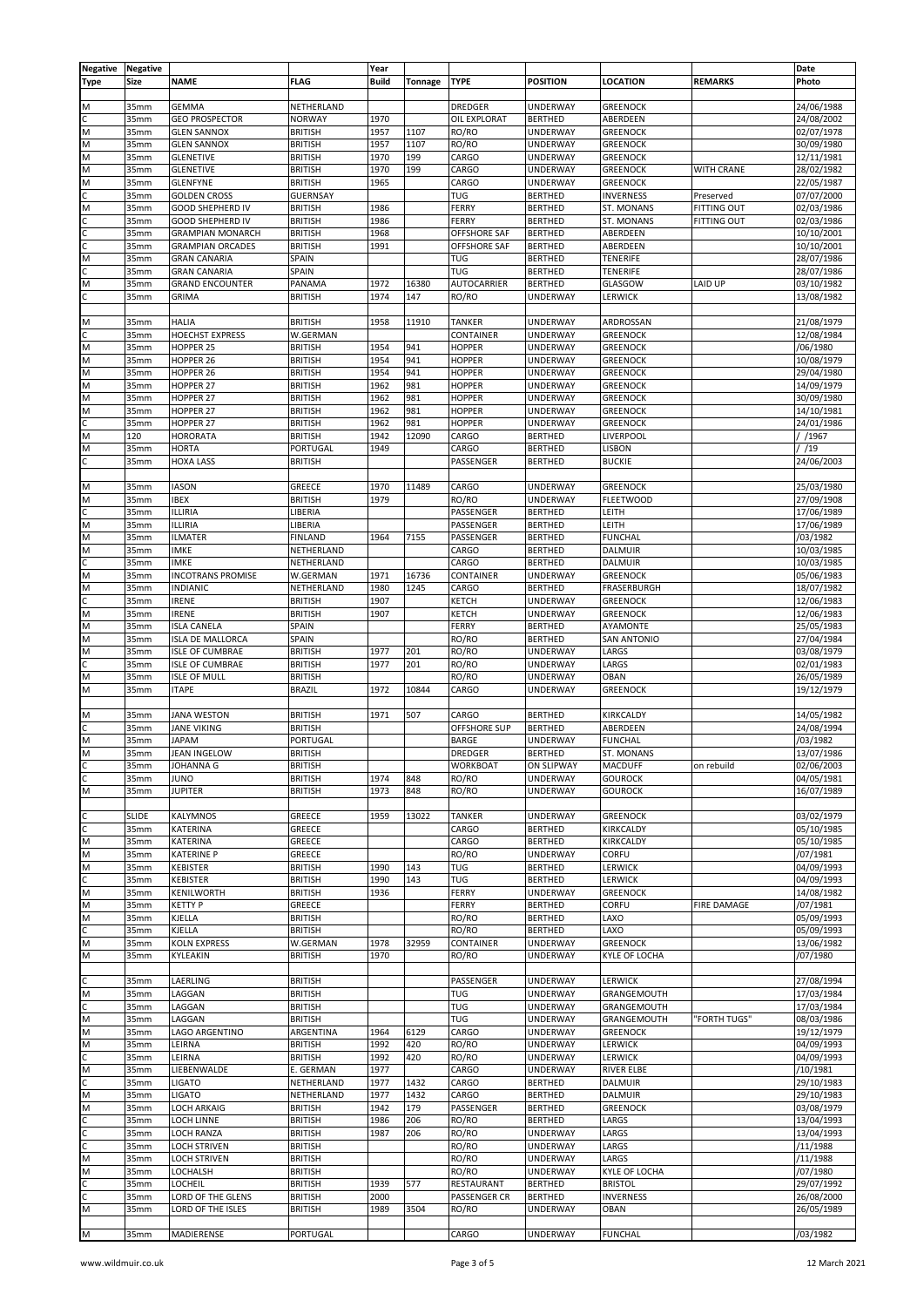| Negative | Negative |                           |                  | Year         |         |                     |                   |                   |                    | Date       |
|----------|----------|---------------------------|------------------|--------------|---------|---------------------|-------------------|-------------------|--------------------|------------|
| Type     | Size     | <b>NAME</b>               | <b>FLAG</b>      | <b>Build</b> | Tonnage | <b>TYPE</b>         | <b>POSITION</b>   | <b>LOCATION</b>   | <b>REMARKS</b>     | Photo      |
|          |          |                           |                  |              |         |                     |                   |                   |                    |            |
|          |          |                           |                  |              |         |                     |                   |                   |                    |            |
| M        | 35mm     | <b>MANXMAN</b>            | <b>BRITISH</b>   | 1955         | 2495    | PASSENGER           | <b>BERTHED</b>    | <b>PRESTON</b>    | PRESERVED          | /09/1984   |
| M        | 35mm     | MANXMAN                   | <b>BRITISH</b>   | 1955         | 2495    | RESTAURANT          | <b>BERTHED</b>    | <b>PRESTON</b>    |                    | 04/09/1986 |
| r        | 35mm     | MANXMAN                   | <b>BRITISH</b>   | 1955         | 2495    | RESTAURANT          | <b>BERTHED</b>    | <b>PRESTON</b>    |                    | 04/09/1986 |
| M        | 35mm     | <b>MARIANNE THOLSTRUP</b> | <b>DENMARK</b>   | 1968         | 2242    | <b>TANKER</b>       | UNDERWAY          | GRANGEMOUTH       |                    | 03/06/1980 |
|          |          |                           |                  |              |         |                     |                   |                   |                    |            |
| C        | 35mm     | <b>MCS LENIE</b>          | <b>BRITISH</b>   | 1997         | 121     | <b>TUG</b>          | <b>BERTHED</b>    | <b>BUCKIE</b>     |                    | 24/06/2003 |
| M        | 35mm     | MEDWAY                    | <b>BRITISH</b>   |              |         | <b>TUG</b>          | UNDERWAY          | <b>GREENOCK</b>   | WITH BLAGDON       | /03/1982   |
| M        | 35mm     | MEDWAY                    | <b>BRITISH</b>   |              |         | <b>TUG</b>          | UNDERWAY          | <b>GREENOCK</b>   | WITH C.S.9         | 09/07/1987 |
| M        | 35mm     | MEDWAY                    | <b>BRITISH</b>   |              |         | TUG                 | UNDERWAY          | <b>GREENOCK</b>   | WITH KINSHASA      | //1988     |
|          |          |                           |                  |              |         |                     |                   |                   |                    |            |
| M        | 35mm     | MELETE                    | GREECE           | 1975         | 35516   | <b>BULK</b>         | <b>BERTHED</b>    | GLASGOW           | LAID UP            | 03/10/1982 |
| Ċ        | 35mm     | MELETE                    | GREECE           | 1975         | 35516   | <b>BULK</b>         | <b>BERTHED</b>    | GLASGOW           | LAID UP            | 03/10/1982 |
| M        | 35mm     | MEONIA                    | <b>DENMARK</b>   | 1972         |         | CONTAINER           | UNDERWAY          | <b>GREENOCK</b>   |                    | 07/09/1979 |
| M        | 35mm     | MORCAMBE FLAME            |                  |              |         | OIL RIG             | <b>BUILDING</b>   | CLYDEBANK         | <b>FITTING OUT</b> | 14/08/1982 |
| M        | 35mm     | MR MAC                    |                  |              |         | OIL RIG             | <b>BERTHED</b>    | <b>GREENOCK</b>   |                    | 19/03/1987 |
|          |          |                           |                  |              |         |                     |                   |                   |                    |            |
| C        | 35mm     | MR MAC                    |                  |              |         | OIL RIG             | <b>BERTHED</b>    | <b>GREENOCK</b>   |                    | 19/03/1987 |
|          |          |                           |                  |              |         |                     |                   |                   |                    |            |
| N        | 35mm     | NEPTUNE CYPRINE           | SINGAPORE        | 1972         | 8824    | CARGO               | UNDERWAY          | <b>GREENOCK</b>   |                    | 21/05/1982 |
| M        | 35mm     | <b>NERVION</b>            | <b>BRITISH</b>   | 1965         | 500     | CARGO               | UNDERWAY          | <b>FLEETWOOD</b>  |                    | 07/05/1982 |
|          |          |                           |                  |              |         |                     |                   |                   |                    |            |
| C        | 35mm     | NEUWERK                   | <b>GERMAN</b>    |              |         | CARGO/CONTAI        | <b>BERTHED</b>    | ABERDEEN          |                    | 10/10/2001 |
| Ċ        | 35mm     | <b>NORD STAR</b>          | <b>BRITISH</b>   | 1978         | 460     | CARG0               | <b>BERTHED</b>    | <b>BUCKIE</b>     |                    | 24/06/2003 |
| M        | 35mm     | NORDFAHRT                 | W.GERMAN         | 1957         | 499     | CARGO               | <b>BERTHED</b>    | KIRKCALDY         |                    | 12/05/1985 |
| M        | 35mm     | <b>NORDMARK</b>           | SINGAPORE        |              |         | CARGO               | UNDERWAY          | <b>GREENOCK</b>   |                    | 10/10/1988 |
| C.       | 35mm     | <b>NORDMARK</b>           | SINGAPORE        |              |         | CARGO               | UNDERWAY          | <b>GREENOCK</b>   |                    | 10/10/1988 |
|          |          |                           |                  |              |         |                     |                   |                   |                    |            |
| M        | 35mm     | NORTHERN BELLE            | <b>BRITISH</b>   |              |         | FERRY               | UNDERWAY          | PLYMOUTH          |                    | 23/10/1989 |
| Ċ        | 35mm     | NORTHERN SURVEYOR         |                  |              |         | <b>OFFSHORE</b>     | UNDERWAY          | ABERDEEN          |                    | 27/05/1988 |
| M        | 35mm     | NORTHERN SURVEYOR         |                  |              |         | <b>OFFSHORE</b>     | UNDERWAY          | ABERDEEN          |                    | 27/05/1988 |
|          |          |                           |                  |              |         |                     |                   |                   |                    |            |
|          |          |                           |                  |              |         |                     |                   |                   |                    |            |
| M        | 35mm     | O VAPOR                   | PORTUGAL         |              |         | <b>BAR</b>          | <b>BERTHED</b>    | VILLMOURA         |                    | 28/05/1983 |
| M        | 35mm     | OLYMPIC                   | SPAIN            |              |         | <b>SCHOONER</b>     | <b>BERTHED</b>    | <b>TENERIFE</b>   |                    | /09/1982   |
| M        | 35mm     | ORFEO                     | <b>ITALY</b>     | 1964         | 12999   | <b>BULK</b>         | <b>BERTHED</b>    | GLASGOW           |                    | 14/08/1982 |
|          |          |                           |                  |              |         |                     |                   |                   |                    |            |
|          |          |                           |                  |              |         |                     |                   |                   |                    |            |
| M        | 35mm     | PAMBOLA                   | <b>GREECE</b>    | 1958         | 2646    | CARGO               | <b>BERTHED</b>    | <b>DALMUIR</b>    |                    | 02/03/1980 |
| M        | 35mm     | <b>PANAGIOTIS S</b>       | GREECE           | 1966         | 13015   | <b>BULK</b>         | UNDERWAY          | <b>GREENOCK</b>   |                    | /06/1980   |
| C.       | 35mm     | PELICAN                   | <b>BRITISH</b>   |              |         | <b>TUG</b>          | <b>BERTHED</b>    | <b>BUCKIE</b>     |                    | 11/08/2000 |
| С        | 35mm     | PENTLAND VENTURE          | <b>BRITISH</b>   |              |         | <b>FERRY</b>        | <b>BERTHED</b>    | JOHN O GROATS     |                    | 19/07/1994 |
|          |          |                           |                  |              |         |                     |                   |                   |                    |            |
| M        | 35mm     | PEREIRA D'ECA             | PORTUGAL         | 1972         |         | CARGO               | UNDERWAY          | LISBON            |                    | 30/11/1980 |
| M        | 35mm     | PIBROCH                   | <b>BRITISH</b>   | 1957         | 151     | CARGO               | UNDERWAY          | <b>GREENOCK</b>   |                    | 09/04/1982 |
| M        | 35mm     | PIBROCH                   | <b>BRITISH</b>   | 1957         | 151     | CARGO               | UNDERWAY          | <b>GREENOCK</b>   |                    | 24/04/1982 |
| Ċ        | 35mm     | PIBROCH                   | <b>BRITISH</b>   | 1957         | 151     | CARGO               | UNDERWAY          | <b>GREENOCK</b>   |                    | 31/12/1982 |
|          |          |                           |                  |              |         |                     |                   |                   |                    |            |
| M        | 35mm     | PIET HEIN                 |                  |              |         | CARGO               | <b>BERTHED</b>    | GLASSON           |                    | 23/09/1984 |
| M        | 35mm     | POLARLIGHT                | <b>BRITISH</b>   | 1970         |         | CARGO               | UNDERWAY          | <b>GREENOCK</b>   |                    | 09/04/1982 |
| C        | 35mm     | POLARLIGHT                | <b>BRITISH</b>   | 1970         |         | CARGO               | UNDERWAY          | <b>GREENOCK</b>   |                    | 21/05/1987 |
|          |          |                           |                  |              |         |                     |                   |                   |                    |            |
| M        | 35mm     | PONOY                     | <b>USSR</b>      | 1969         |         | CARGO               | <b>BERTHED</b>    | GRANGEMOUTH       |                    | 13/06/1987 |
| M        | 35mm     | POPLAR DIVER              | <b>BRITISH</b>   |              |         | <b>TENDER</b>       | UNDERWAY          | PETERHEAD         |                    | 28/05/1991 |
| M        | 35mm     | POSEIDON                  | <b>DENMARK</b>   | 1988         |         | CARGO               | <b>BERTHED</b>    | KIRKCALDY         |                    | 07/08/1988 |
| С        | 35mm     | POSEIDON                  | DENMARK          | 1988         |         | CARGO               | <b>BERTHED</b>    | KIRKCALDY         |                    | 07/08/1988 |
| Ċ        |          |                           |                  |              |         |                     |                   |                   |                    | 17/07/1990 |
|          | 35mm     | PRIDE OF CALAIS           | <b>BRITISH</b>   |              |         | RO/RO               | UNDERWAY          | CALAIS            |                    |            |
| M        | 35mm     | PRIDE OF CALAIS           | <b>BRITISH</b>   |              |         | RO/RO               | UNDERWAY          | CALAIS            |                    | 17/07/1990 |
| c        | 35mm     | PSKOVITYANKA              | <b>RUSSIA</b>    |              |         | CARGO               | <b>BERTHED</b>    | FRASERBURGH       |                    | 17/09/1998 |
| Ċ        | 35mm     | PUSHYCAT                  | <b>BRITISH</b>   |              |         | TUG                 | <b>BERTHED</b>    | PITTENWEEM        |                    | 05/06/1993 |
|          |          |                           |                  |              |         |                     |                   |                   |                    |            |
| M        | 35mm     | <b>QUEEN OF SCOTS</b>     | <b>BRITISH</b>   | 1933         |         | FERRY               | UNDERWAY          | <b>GREENOCK</b>   |                    | 08/07/1978 |
|          |          |                           |                  |              |         |                     |                   |                   |                    |            |
|          |          |                           |                  |              |         |                     |                   |                   |                    |            |
| C        | 35mm     | <b>RALPH</b>              |                  |              |         | CARGO               | <b>BERTHED</b>    | KIRKCALDY         |                    | 22/03/1988 |
| M        | 35mm     | <b>RALPH</b>              |                  |              |         | CARGO               | <b>BERTHED</b>    | KIRKCALDY         |                    | 22/03/1988 |
| M        | 120      | <b>RAMSEY</b>             | <b>BRITISH</b>   |              |         | CARGO               | <b>BERTHED</b>    |                   |                    | / 1965     |
|          |          |                           |                  |              |         |                     |                   |                   |                    |            |
| M        | 35mm     | RANA                      | <b>DENMARK</b>   |              |         | <b>SCHOONER</b>     | UNDERWAY          | <b>FUNCHAL</b>    |                    | 15/03/1982 |
| M        | 35mm     | <b>REFREW ROSE</b>        | <b>BRITISH</b>   |              |         | RO/RO               | UNDERWAY          | <b>GREENOCK</b>   |                    | 09/07/1987 |
| C.       | 35mm     | REGINA CAELIS             | <b>GIBRALTAR</b> |              |         | <b>SAILING SHIP</b> | <b>BERTHED</b>    | <b>BUCKIE</b>     |                    | 20/08/2001 |
| C        | 35mm     | REGINALD                  | <b>BRITISH</b>   | 1878         |         | <b>BLOCKSHIP</b>    | <b>SUNK</b>       | <b>SCAPA FLOW</b> |                    | 19/07/1994 |
| M        | 35mm     | RETHYMNON                 | GREECE           |              |         | RO/RO               | <b>BERTHED</b>    | <b>PIREUS</b>     |                    | 10/07/1982 |
|          |          |                           |                  |              |         |                     |                   |                   |                    |            |
| M        | 35mm     | RHYMNEY                   | <b>BRITISH</b>   | 1960         |         | <b>DREDGER</b>      | <b>UNDERWAY</b>   | <b>FLEETWOOD</b>  |                    | 28/09/1981 |
| C        | 35mm     | RMS FRANCIA               | <b>CYPRUS</b>    |              |         | CARGO               | <b>BERTHED</b>    | <b>BUCKIE</b>     |                    | 01/06/1994 |
| M        | 35mm     | <b>ROSEHAUGH</b>          | <b>BRITISH</b>   | 1966         |         | RO/RO               | UNDERWAY          | <b>INVERNESS</b>  |                    | /07/1980   |
| M        | 35mm     | <b>ROUNTON GRANGE</b>     | <b>BRITISH</b>   | 1972         | 40753   | <b>BULK</b>         | <b>BERTHED</b>    | GLASGOW           | LAID UP            | 09/10/1982 |
|          |          |                           |                  |              |         |                     |                   |                   |                    |            |
|          |          |                           |                  | 1978         |         |                     |                   |                   |                    |            |
| N        | 35mm     | SAINT KEARAN              | <b>BRITISH</b>   |              | 441     | <b>TANKER</b>       | <b>BERTHED</b>    | <b>TROON</b>      |                    | 28/08/1982 |
| c        | 35mm     | SAINT KEARAN              | <b>BRITISH</b>   | 1978         | 441     | <b>TANKER</b>       | <b>UNDERWAY</b>   | <b>GREENOCK</b>   |                    | 19/03/1987 |
| M        | 35mm     | SAINT KEARAN              | <b>BRITISH</b>   | 1978         | 441     | <b>TANKER</b>       | UNDERWAY          | <b>GREENOCK</b>   |                    | 19/03/1987 |
| M        | 35mm     | SATURN                    | <b>BRITISH</b>   | 1978         | 851     | RO/RO               | UNDERWAY          | <b>GOUROCK</b>    |                    | 14/08/1982 |
| C        | 35mm     | SCOT II                   | <b>BRITISH</b>   |              |         | PASSENGER           | <b>BERTHED</b>    | <b>INVERNESS</b>  | On refit           | 25/06/2002 |
|          |          |                           |                  |              |         |                     |                   |                   |                    |            |
| Ċ        | 35mm     | <b>SEA GRIFFON</b>        | <b>BRITISH</b>   |              |         | <b>TUG</b>          | UNDERWAY          | FRASERBURGH       |                    | 07/06/1996 |
| M        | 35mm     | SEALIGHT                  | <b>BRITISH</b>   | 1970         |         | CARGO               | <b>UNDERWAY</b>   | <b>GREENOCK</b>   |                    | 14/09/1979 |
| M        | 35mm     | SEALIGHT                  | <b>BRITISH</b>   | 1970         |         | CARGO               | UNDERWAY          | <b>GREENOCK</b>   |                    | 03/07/1987 |
| C        | 35mm     | SEAPORT ALPHA             | PANAMA           |              |         | <b>TUG</b>          | <b>BERTHED</b>    | <b>TROON</b>      |                    | 02/08/1984 |
| C        | 35mm     |                           |                  |              |         | <b>TUG</b>          |                   | <b>TROON</b>      |                    |            |
|          |          | SEAPORT ALPHA             | PANAMA           |              |         |                     | <b>BERTHED</b>    |                   |                    | 02/08/1984 |
| M        | 35mm     | SHEARWATER                | <b>BRITISH</b>   | 1968         | 342     | <b>DREDGER</b>      | <b>BERTHED</b>    | <b>BUCKIE</b>     |                    | 25/05/1993 |
| M        | 35mm     | SHELL MARINER             | <b>BRITISH</b>   | 1965         | 982     | <b>TANKER</b>       | <b>UNDERWAY</b>   | GRANGEMOUTH       |                    | 03/06/1980 |
| M        | 60x45mm  | SILVERHARRIER             | <b>BRITISH</b>   | 1970         | 4622    | <b>TANKER</b>       | UNDERWAY          | <b>MELBOURNE</b>  |                    | 19/06/1980 |
| M        | 35mm     | SILVERSEA                 | <b>BRITISH</b>   | 1967         |         | <b>LPG TANKER</b>   | UNDERWAY          | GRANGEMOUTH       |                    | 08/03/1981 |
|          |          |                           |                  |              |         |                     |                   |                   |                    |            |
| M        | 35mm     | <b>SITKA</b>              | <b>BRITISH</b>   | 1903         |         | CARGO               | <b>BERTHED</b>    | <b>BOWLING</b>    | DERELICT           | /06/1980   |
| M        | 35mm     | <b>SITKA</b>              | <b>BRITISH</b>   | 1903         |         | CARGO               | <b>SUNK</b>       | <b>BOWLING</b>    |                    | 07/09/1980 |
| M        | 35mm     | <b>SITKA</b>              | <b>BRITISH</b>   | 1903         |         | CARGO               | <b>ON SLIPWAY</b> | <b>GOUROCK</b>    | PRESERVED          | 16/06/1989 |
| M        | 35mm     | <b>SLOMAN SENIOR</b>      |                  |              |         | CARGO               | UNDERWAY          |                   |                    | / /19      |
|          |          |                           |                  |              |         |                     |                   |                   |                    |            |
| C        | 35mm     | SOUND OF SANDA            | <b>BRITISH</b>   | 1938         | 275     | RO/RO               | UNDERWAY          | <b>GOUROCK</b>    |                    | 04/05/1981 |
| M        | 35mm     | SOUND OF SANDA            | <b>BRITISH</b>   | 1938         | 275     | RO/RO               | UNDERWAY          | <b>GOUROCK</b>    |                    | 21/03/1982 |
| M        | 35mm     | SOUND OF SCARBA           | <b>BRITISH</b>   | 1960         | 175     | RO/RO               | UNDERWAY          | <b>GOUROCK</b>    |                    | 24/04/1982 |
| M        |          |                           |                  |              |         | RO/RO               |                   |                   |                    |            |
|          | 35mm     | SOUND OF SEIL             | <b>BRITISH</b>   |              |         |                     | UNDERWAY          | <b>GOUROCK</b>    |                    | 19/05/1988 |
| M        | 35mm     | SOUND OF SEIL             | <b>BRITISH</b>   |              |         | RO/RO               | UNDERWAY          | <b>GOUROCK</b>    |                    | 21/05/1988 |
| Ċ        | 35mm     | SOUND OF SLEAT            | <b>BRITISH</b>   |              |         | RO/RO               | UNDERWAY          | <b>GOUROCK</b>    |                    | 25/06/1995 |
| M        | 35mm     | SPIDO                     | PANAMA           |              |         | CARGO               | UNDERWAY          | GRANGEMOUTH       |                    | 12/05/1981 |